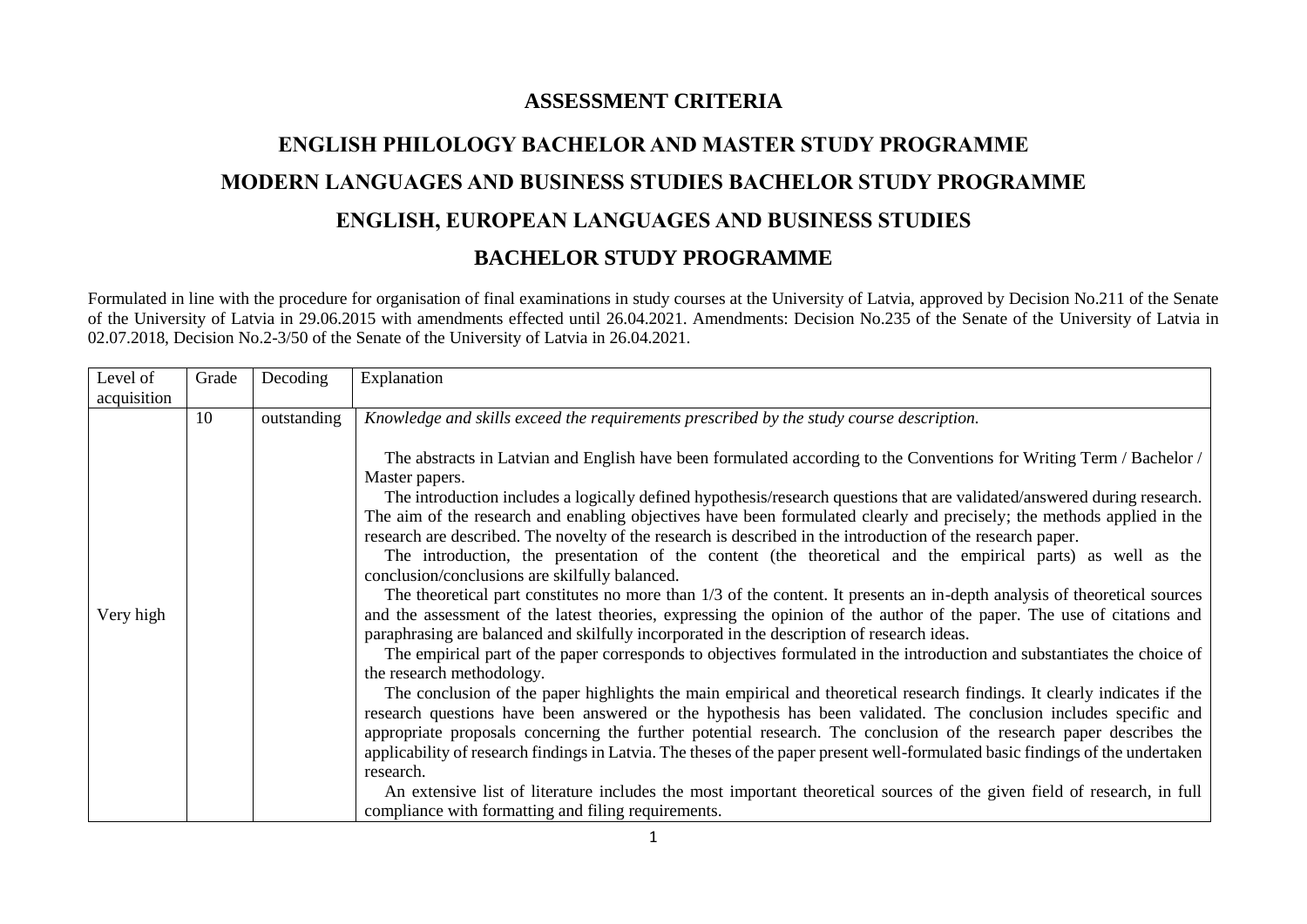|           |   |           | Full compliance with the Conventions for the structure of the research paper – each chapter begins with a brief outline      |
|-----------|---|-----------|------------------------------------------------------------------------------------------------------------------------------|
|           |   |           | of its content and ends with a brief summary of the content.                                                                 |
|           |   |           | Outstanding language proficiency: an extensive and correctly used word-stock, diversity of sentence structures, no           |
|           |   |           | language mistakes, the academic register appropriate for the communication situation as well as high text development        |
|           |   |           | culture (no spelling and punctuation mistakes; citations and paraphrasing comply with the research paper writing standards). |
|           |   |           | Outstanding defence of the research paper (logical and convincing presentation, precise answers to questions, skilful use    |
|           |   |           | of argumentation in their discussion).                                                                                       |
|           |   |           | The theme chosen for the research paper determines its topicality. It is an independent research study that has not required |
|           |   |           | recommendations of the advisor in the course of work.                                                                        |
|           | 9 | excellent | Knowledge and skills fully correspond to requirements prescribed by the study course description.                            |
|           |   |           |                                                                                                                              |
|           |   |           | The abstract has been written according to the Conventions for Writing Term / Bachelor / Master papers.                      |
|           |   |           | The introduction presents clearly and precisely formulated aims and objectives of the research. A logical                    |
|           |   |           | hypothesis/research questions achieved with the help of the research objectives and appropriate research methods. The        |
|           |   |           | undertaken research is given an appropriate evaluation in conclusions.                                                       |
|           |   |           | The introduction, the presentation of the content (the theoretical and empirical parts) and the conclusion are skilfully     |
|           |   |           | balanced.                                                                                                                    |
|           |   |           | The theoretical part presents an in-depth analysis of theoretical sources and the assessment of newer theories, expressing   |
|           |   |           | the opinion of the author of the paper. Citations are included in the discussion of the theme.                               |
|           |   |           | The empirical part of the paper corresponds to objectives formulated in the introduction.                                    |
| Very high |   |           | The conclusive part of the research paper provides independent conclusions concerning the issue researched.                  |
|           |   |           | The theses of the paper present clearly formulated basic findings of the undertaken research.                                |
|           |   |           | An extensive list of literature includes the most important theoretical sources of the given field of research in full       |
|           |   |           | compliance with formatting and filing requirements.                                                                          |
|           |   |           | Excellent language proficiency. Rich language: an extensive and correctly used word-stock, diversity of sentence             |
|           |   |           | structures, an appropriate academic register. High text development culture (no orthographic and punctuation mistakes;       |
|           |   |           | citations and paraphrasing comply with paper writing standards).                                                             |
|           |   |           | Full compliance with the Conventions. As for the structure of the research paper – each chapter begins with a brief outline  |
|           |   |           | of its content and ends with a brief summary of the content.                                                                 |
|           |   |           | During the defence of the research paper answers are given to questions, the student can substantiate his/her opinion in     |
|           |   |           | the discussion, a logical and comprehensive presentation.                                                                    |
|           |   |           | Some advisor's recommendations have been required during the research process.                                               |
|           | 8 | Very good | Knowledge and skills fully comply with requirements prescribed by the study course description; however, at times there is   |
| high      |   |           | evidence of lack of skills in independent application of knowledge in complicated situations.                                |
|           |   |           |                                                                                                                              |
|           |   |           | The abstract has been written according to the Conventions for Writing Term / Bachelor / Master papers.                      |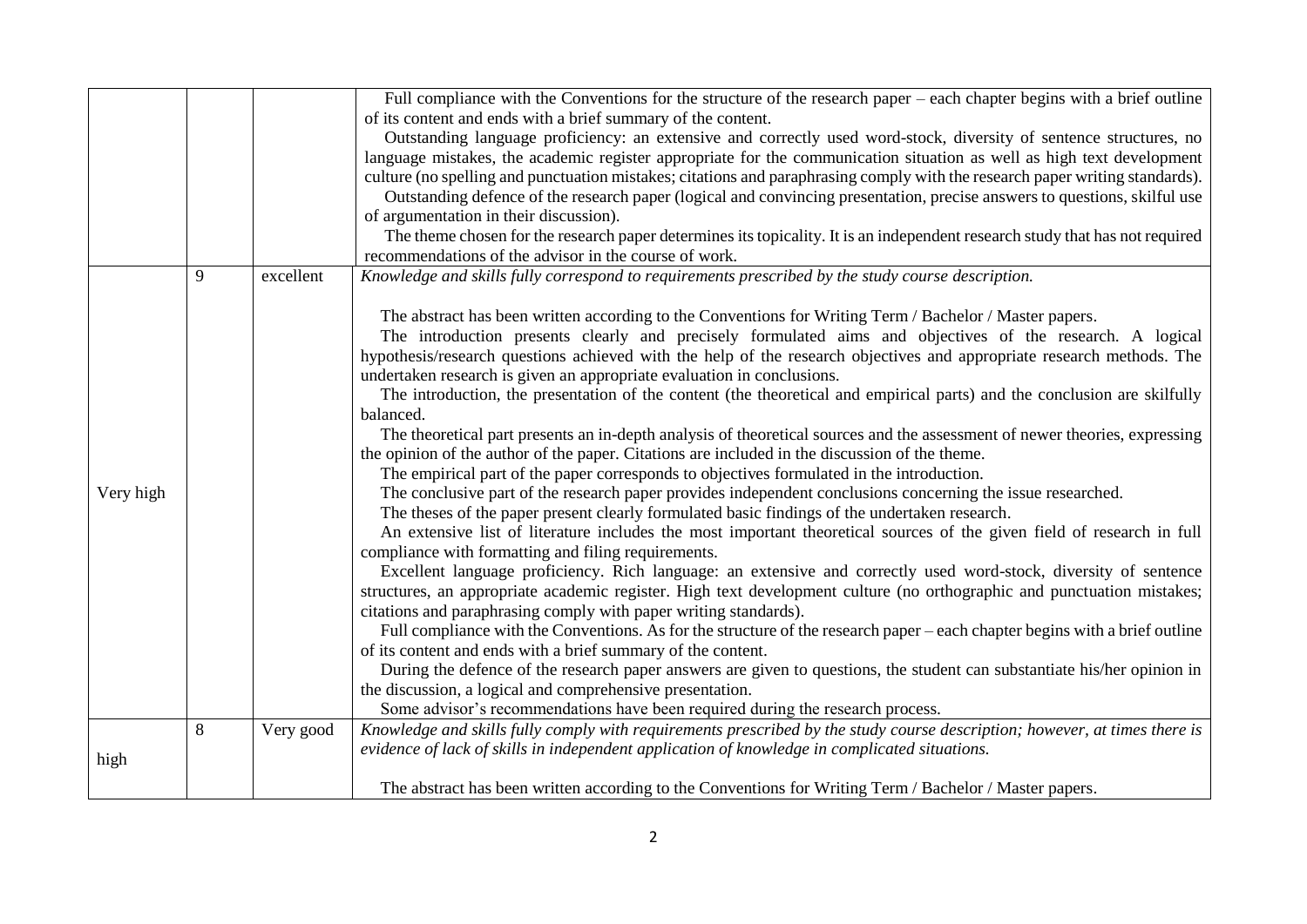|  |      |   |      | In the introduction, aims and objectives of the research as well as a logical hypothesis/research questions have been        |
|--|------|---|------|------------------------------------------------------------------------------------------------------------------------------|
|  |      |   |      | formulated with sufficient clarity, research methods applied in an appropriate manner, results clearly formulated. The       |
|  |      |   |      | undertaken research has been assessed in conclusions; the hypothesis has been validated.                                     |
|  |      |   |      | The introduction, the presentation of the content (the theoretical and empirical parts) and the conclusion are balanced.     |
|  |      |   |      | The theoretical part presents an analysis of theoretical sources of the respective field of research; however, it is not     |
|  |      |   |      | sufficiently comprehensive and does not reflect the opinion of the author. Citations have not always been successfully       |
|  |      |   |      | incorporated in the discussion of the theme.                                                                                 |
|  |      |   |      | The empirical part of the paper corresponds to objectives formulated in the introduction.                                    |
|  |      |   |      | The conclusive part of the research paper provides conclusions concerning the issue researched.                              |
|  |      |   |      | The theses of the paper present basic findings of the undertaken research.                                                   |
|  |      |   |      | The list of literature is quite extensive and includes the most important theoretical sources of the given field of research |
|  |      |   |      | in compliance with formatting and filing requirements                                                                        |
|  |      |   |      | The language is very good: a comparatively extensive word-stock, the academic register, diversity of sentence structures,    |
|  |      |   |      | no grammar mistakes; however, there are some spelling and punctuation mistakes.                                              |
|  |      |   |      | Full compliance with the Conventions for the structure of the research paper – each chapter begins with a brief outline of   |
|  |      |   |      | its content and ends with a brief summary of the content. The paper contains independent conclusions.                        |
|  |      |   |      | The paper has been defended well, giving convincing answers to questions.                                                    |
|  |      |   |      | Recommendations of the advisor have been taken into account during the research process.                                     |
|  |      | 7 | good | Knowledge and skills comply with requirements prescribed by the study course description; however, there is evidence of      |
|  |      |   |      | lack of skills in the independent application of the acquired knowledge.                                                     |
|  |      |   |      |                                                                                                                              |
|  |      |   |      | The abstract has been written according to the Conventions for Writing Term / Bachelor / Master papers.                      |
|  |      |   |      | In the introduction aims and objectives tasks of the research as well as a hypothesis/research questions have been           |
|  |      |   |      | formulated with sufficient clarity, research methods applied in an adequate manner, results are clearly formulated.          |
|  |      |   |      | The introduction, the presentation of the content (the theoretical and empirical parts) and the conclusion are balanced,     |
|  |      |   |      | although citations have not always been successfully incorporated in the discussion of the theme.                            |
|  |      |   |      | The theoretical part presents an analysis of theoretical sources of the respective field of research; however, it is not     |
|  | high |   |      | sufficiently comprehensive and does not reflect the opinion of the author.                                                   |
|  |      |   |      | The empirical part of the paper corresponds to objectives formulated in the introduction.                                    |
|  |      |   |      | The conclusive part of the research paper provides conclusions concerning the issue researched.                              |
|  |      |   |      | The theses of the paper present basic findings of the undertaken research.                                                   |
|  |      |   |      | The list of literature is quite extensive and includes the most important theoretical sources of the given field of research |
|  |      |   |      | in compliance with formatting and filing requirements                                                                        |
|  |      |   |      | The language is good: a comparatively extensive word-stock, a correct register, diversity of sentence structures, no         |
|  |      |   |      | marked grammar mistakes; however, there are some spelling and punctuation mistakes.                                          |
|  |      |   |      | Full compliance with the Conventions for the structure of the research paper – each chapter begins with a brief outline of   |
|  |      |   |      | its content and ends with a brief summary of the content. The paper contains independent conclusions.                        |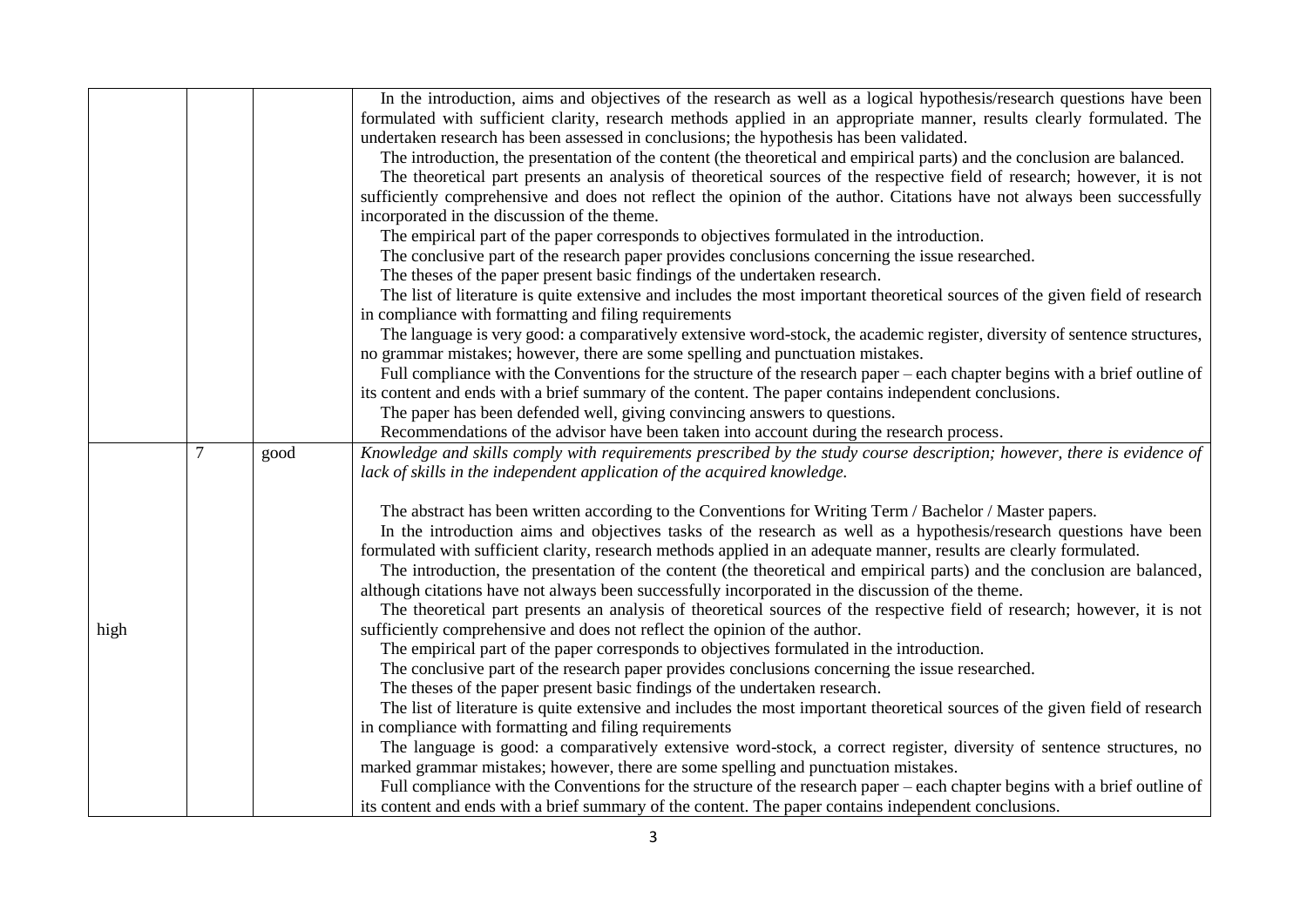|              |   |                | The paper has been defended well, convincing answers to questions.                                                                                                                                                                                                                                                                                                                                                                                                                                                                                                                                                                                                                                                                                                                                                                                                                                                                                                                                                                                                                                                                                                                                                                                                                                                                                                                                                                                                                                                                                                                                                                                              |
|--------------|---|----------------|-----------------------------------------------------------------------------------------------------------------------------------------------------------------------------------------------------------------------------------------------------------------------------------------------------------------------------------------------------------------------------------------------------------------------------------------------------------------------------------------------------------------------------------------------------------------------------------------------------------------------------------------------------------------------------------------------------------------------------------------------------------------------------------------------------------------------------------------------------------------------------------------------------------------------------------------------------------------------------------------------------------------------------------------------------------------------------------------------------------------------------------------------------------------------------------------------------------------------------------------------------------------------------------------------------------------------------------------------------------------------------------------------------------------------------------------------------------------------------------------------------------------------------------------------------------------------------------------------------------------------------------------------------------------|
|              |   |                | The undertaken research has required considerable support and recommendations of the advisor.                                                                                                                                                                                                                                                                                                                                                                                                                                                                                                                                                                                                                                                                                                                                                                                                                                                                                                                                                                                                                                                                                                                                                                                                                                                                                                                                                                                                                                                                                                                                                                   |
| mediocre     | 6 | almost<br>good | There is evidence of sufficient knowledge of some problems and some skills in applying the acquired knowledge<br>The abstract has been written according to the Conventions for Writing Term / Bachelor / Master papers.<br>In the introduction aims and objectives of the research as well as a hypothesis/research questions have been formulated<br>with some clarity.<br>In the theoretical part views expressed in theoretical sources have been compared and grouped; however, there is no in-<br>depth analysis of these sources.<br>The empirical part of the paper corresponds to objectives and tasks formulated in the introduction. There are some<br>interesting ideas that are not always supported by facts, with sometimes unconvincing argumentation. There is some<br>consistency in the application of research methods.<br>The research theme has been discussed in part, the formulation of the hypothesis/research questions is, overall validated;<br>however, the conclusions drawn on the basis of the research are not convincing.<br>The discussion of information is mostly logical; the introduction, the presentation of the content (the theoretical and<br>empirical parts) and the conclusion are partially balanced.<br>The theses of the paper present basic findings of the undertaken research.<br>The list of literature is limited and may have omitted the most important theoretical sources of the given field of research,<br>formatting and filing requirements have not been complied with.<br>Language usage is almost good although there maybe systematic problems in sentence structure, grammar mistakes, the |
|              |   |                | word-stock is somewhat limited, the register does not wholly correspond to the academic register. There are spelling and<br>punctuation mistakes; citations are not successfully integrated in the discussion. There may be insignificant signs of<br>unintentional plagiarism.<br>The Conventions for the structure of the research paper have been complied with.<br>The defence of the research paper is mostly satisfactory – there are language mistakes, answers to questions have overall,<br>been provided.<br>The undertaken research has required considerable advisor's assistance and guidance. .                                                                                                                                                                                                                                                                                                                                                                                                                                                                                                                                                                                                                                                                                                                                                                                                                                                                                                                                                                                                                                                   |
|              | 5 | satisfactory   | There is evidence of some knowledge of some problems and skills in applying the acquired knowledge                                                                                                                                                                                                                                                                                                                                                                                                                                                                                                                                                                                                                                                                                                                                                                                                                                                                                                                                                                                                                                                                                                                                                                                                                                                                                                                                                                                                                                                                                                                                                              |
| satisfactory |   |                | The abstract has been written according to the Conventions for Writing Term / Bachelor / Master papers.<br>In the introduction aims, objectives and tasks of the research as well as a hypothesis/research questions have been<br>formulated with partial clarity. In the theoretical part views expressed in theoretical sources have been compared and<br>grouped; however, there is no in-depth analysis of these sources.<br>The empirical part of the paper corresponds to objectives and tasks formulated in the introduction; however, there is no                                                                                                                                                                                                                                                                                                                                                                                                                                                                                                                                                                                                                                                                                                                                                                                                                                                                                                                                                                                                                                                                                                       |
|              |   |                | convincing in-depth analysis. There is some consistency in the application of research methods.                                                                                                                                                                                                                                                                                                                                                                                                                                                                                                                                                                                                                                                                                                                                                                                                                                                                                                                                                                                                                                                                                                                                                                                                                                                                                                                                                                                                                                                                                                                                                                 |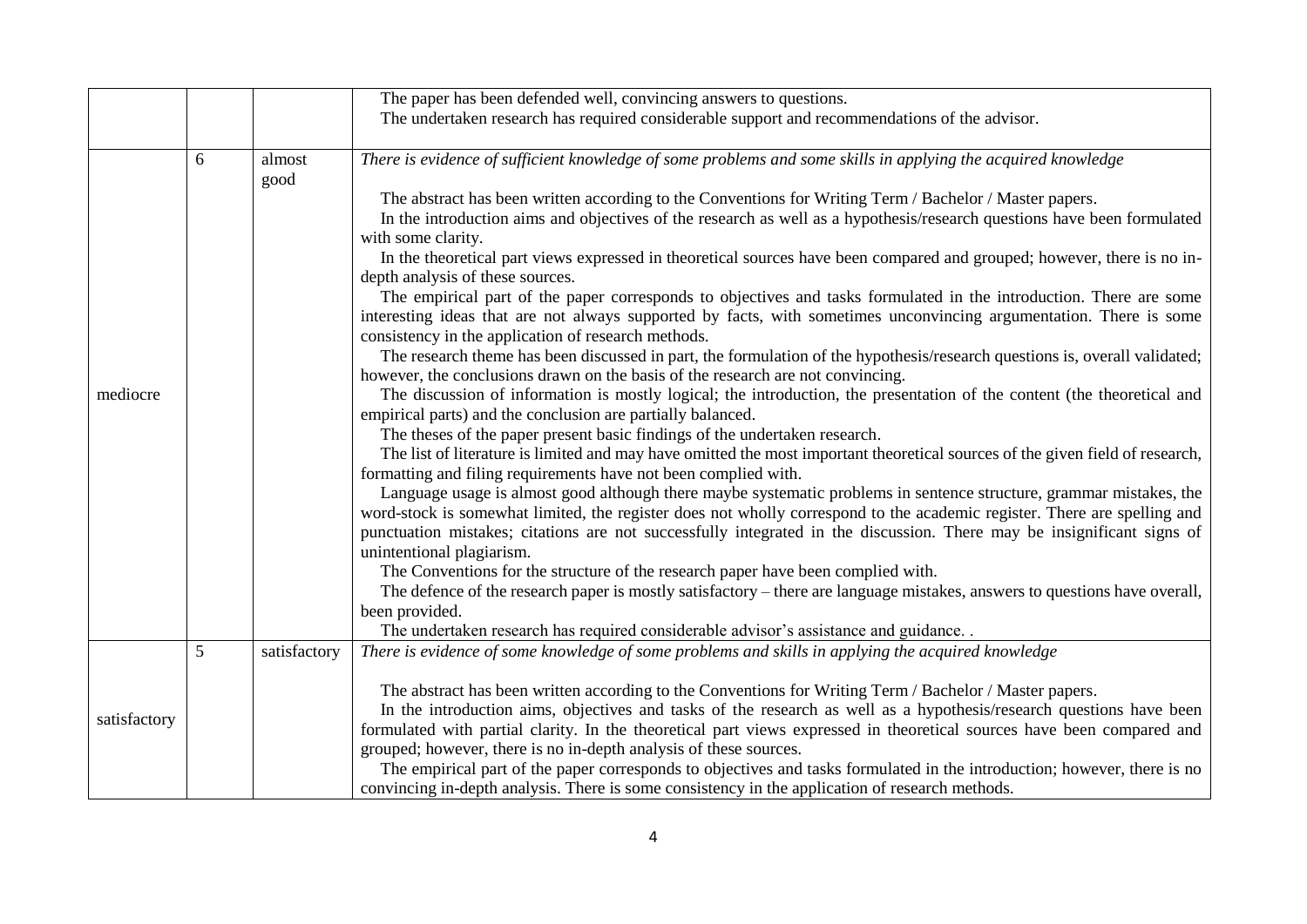|          |   |              | The research theme has been discussed in part, the formulation of the hypothesis/research questions is satisfactory,            |
|----------|---|--------------|---------------------------------------------------------------------------------------------------------------------------------|
|          |   |              | overall, validated; however, the conclusions drawn on the basis of the research are not convincing.                             |
|          |   |              | The discussion of information is not always logical; the introduction, the presentation of the content and the conclusion       |
|          |   |              | are only partially balanced.                                                                                                    |
|          |   |              | The theses of the paper present basic findings of the undertaken research.                                                      |
|          |   |              | The list of literature is limited and does not include the most important theoretical sources of the given field of research,   |
|          |   |              | formatting and filing requirements have not been complied with.                                                                 |
|          |   |              | Language usage is mediocre: language is mostly simple; there may be problems in sentence structure, grammar mistakes;           |
|          |   |              | the word-stock is limited; the register does not wholly correspond to the academic register. There are spelling and             |
|          |   |              | punctuation mistakes; citations are not successfully integrated in the discussion. There are signs of unintentional plagiarism. |
|          |   |              | The Conventions. for the structure of the research paper have been complied with.                                               |
|          |   |              | The defence of the research paper is satisfactory – language mistakes, difficulties in providing answers to questions.          |
|          |   |              | The undertaken research has required considerable advisor's assistance and guidance.                                            |
|          | 4 | almost       | The minimum requirements prescribed by the study course have been met.                                                          |
|          |   | satisfactory |                                                                                                                                 |
|          |   |              | The abstract has not been written according to the Conventions for Writing Term / Bachelor / Master papers.                     |
|          |   |              | In the introduction aims and objectives tasks of the research have been formulated with partial clarity with a mediocre         |
|          |   |              | formulation of the hypothesis/research questions.                                                                               |
|          |   |              | In the theoretical part views expressed in theoretical sources have been compared and grouped; however, there is no in-         |
|          |   |              | depth analysis of these sources.                                                                                                |
|          |   |              | The empirical part of the paper corresponds to objectives formulated in the introduction; however, there is no convincing       |
|          |   |              | in-depth analysis. There is no consistency in the application of research methods.                                              |
|          |   |              | The research theme has been discussed only in part; the formulation of the hypothesis/research questions is mediocre,           |
|          |   |              | overall, validated; however, the conclusions drawn on the basis of the research are not convincing.                             |
| mediocre |   |              | The discussion of information is not always logical; the introduction, the presentation of the content (the theoretical and     |
|          |   |              | empirical parts) and the conclusion are not completely balanced.                                                                |
|          |   |              | The theses of the paper present basic findings of the undertaken research.                                                      |
|          |   |              | The list of literature is limited and does not include the most important theoretical sources of the given field of research,   |
|          |   |              | formatting and filing requirements have not been complied with.                                                                 |
|          |   |              | The Conventions for the structure of the research paper have not been followed.                                                 |
|          |   |              | Language usage is almost mediocre: there are problems in sentence structure, grammar mistakes; the word-stock is                |
|          |   |              | limited; the register does not wholly correspond to the academic register. There are spelling and punctuation mistakes;         |
|          |   |              | citations are not successfully integrated in the discussion. There are signs of unintentional plagiarism.                       |
|          |   |              | The defence of the research paper is weak – the argumentation may be hampered by language mistakes, difficulties in             |
|          |   |              | providing answers to questions.                                                                                                 |
|          |   |              | The undertaken research has required very substantial advisor's assistance and guidance.                                        |
| low      | 3 | weak         | Superficial knowledge of the most important basic problems of the study course.                                                 |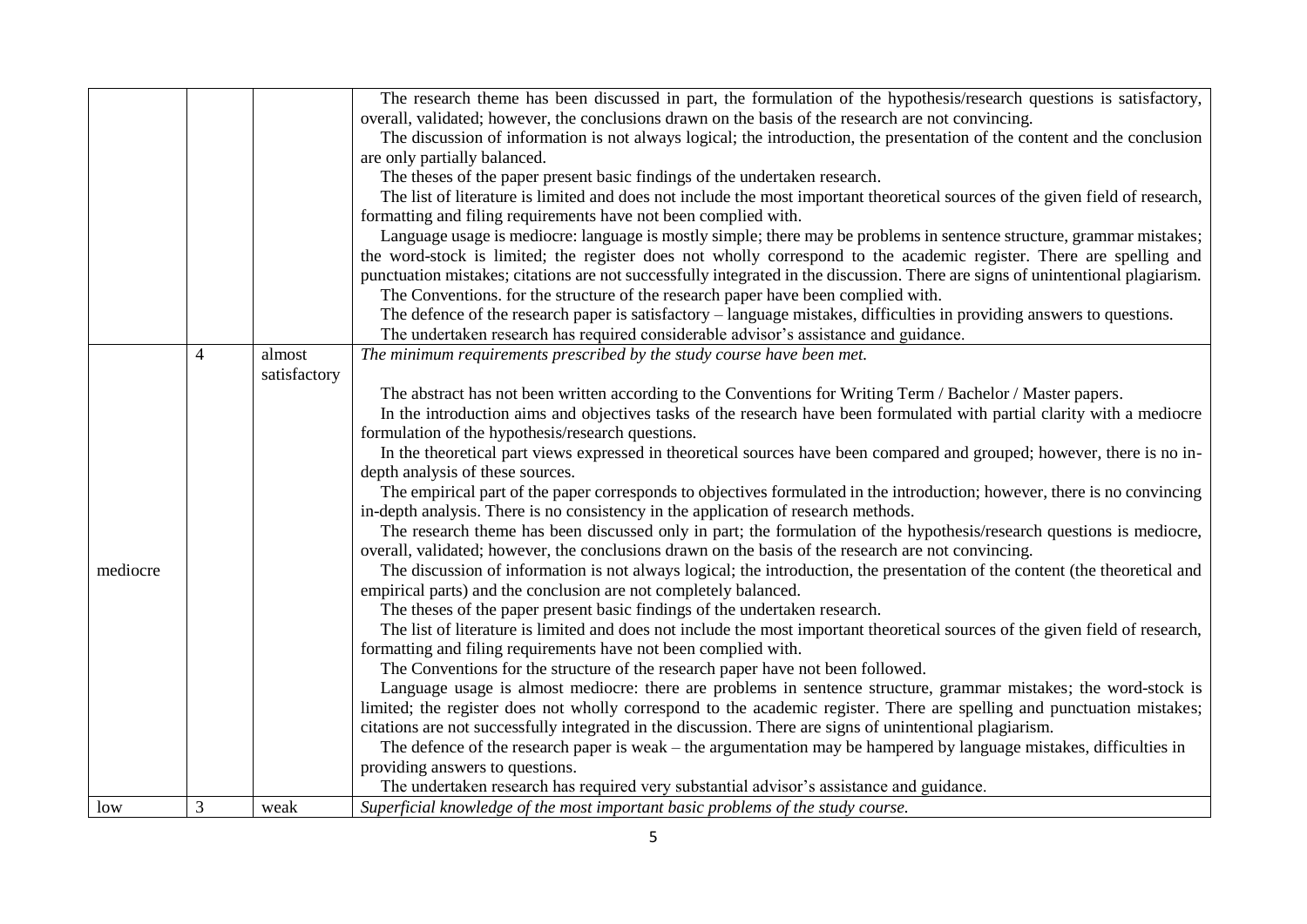|     |                |           | The abstract has not been written according to the Conventions for Writing Term / Bachelor / Master papers.<br>The aims and objectives tasks of the research are not clear, or have not been understood; the hypothesis/research questions<br>formulated in the introduction are unconvincing and superficial.<br>There is no logic in the layout of the information presented in the theoretical part.<br>The introduction, the presentation of the content (the theoretical and empirical parts) and the conclusion are not balanced;<br>there is lack of interesting ideas, only some practice-based facts.<br>The empirical part does not correspond to aims and objectives defined in the introduction; there is no in-depth analysis.<br>The selected methods are not presented in the research paper; there is no clear target population.<br>The research theme has not been discussed; the hypothesis/research questions have not been validated; conclusions<br>presented in the conclusive part have not been substantiated.<br>The theses of the paper present basic findings of the undertaken research.<br>The Conventions for the structure of the research paper have not been followed.<br>The list of literature is negligible and does not include the most important theoretical sources of the given field of research;<br>formatting and filing requirements have not been complied with.<br>Weak language proficiency: many problems in sentence structure, grammar mistakes, the word-stock is limited; the<br>register does not wholly comply with academic standards. Low text development culture: many spelling and punctuation<br>mistakes.<br>There are signs of intentional plagiarism. |
|-----|----------------|-----------|------------------------------------------------------------------------------------------------------------------------------------------------------------------------------------------------------------------------------------------------------------------------------------------------------------------------------------------------------------------------------------------------------------------------------------------------------------------------------------------------------------------------------------------------------------------------------------------------------------------------------------------------------------------------------------------------------------------------------------------------------------------------------------------------------------------------------------------------------------------------------------------------------------------------------------------------------------------------------------------------------------------------------------------------------------------------------------------------------------------------------------------------------------------------------------------------------------------------------------------------------------------------------------------------------------------------------------------------------------------------------------------------------------------------------------------------------------------------------------------------------------------------------------------------------------------------------------------------------------------------------------------------------------------------------------------------------------------------|
|     | $\overline{2}$ | Very weak | The defence of the research paper is weak – language mistakes, difficulties in providing answers to questions.<br>The undertaken research has required very considerable substantial advisor's assistance and guidance.<br>Superficial knowledge of specific issues of the study course.<br>Superficial knowledge of the most important basic problems of the study course.                                                                                                                                                                                                                                                                                                                                                                                                                                                                                                                                                                                                                                                                                                                                                                                                                                                                                                                                                                                                                                                                                                                                                                                                                                                                                                                                            |
| low |                |           | The abstract has not been written according to the Conventions for Writing Term / Bachelor / Master papers.<br>The introduction does not present clearly defined aims and objectives of the research; the hypothesis/research questions<br>are unconvincing and superficial.<br>The selected methods are not presented in the research paper; there is no clear target population.<br>The introduction, the presentation of the content (the theoretical and empirical parts) and the conclusion are not balanced;<br>there is lack of interesting ideas, only separate practice-based facts.<br>The information presented in the theoretical part lacks logic.<br>The empirical part does not correspond to aims and objectives defined in the introduction; there is no in-depth analysis.<br>The selected methods are not presented in the research paper; there is no clear target population.                                                                                                                                                                                                                                                                                                                                                                                                                                                                                                                                                                                                                                                                                                                                                                                                                     |
|     |                |           | The research theme has not been discussed; the hypothesis/research questions have not been validated; conclusions<br>presented in the conclusive part have not been substantiated.<br>The theses of the paper do not present basic findings of the undertaken research.                                                                                                                                                                                                                                                                                                                                                                                                                                                                                                                                                                                                                                                                                                                                                                                                                                                                                                                                                                                                                                                                                                                                                                                                                                                                                                                                                                                                                                                |